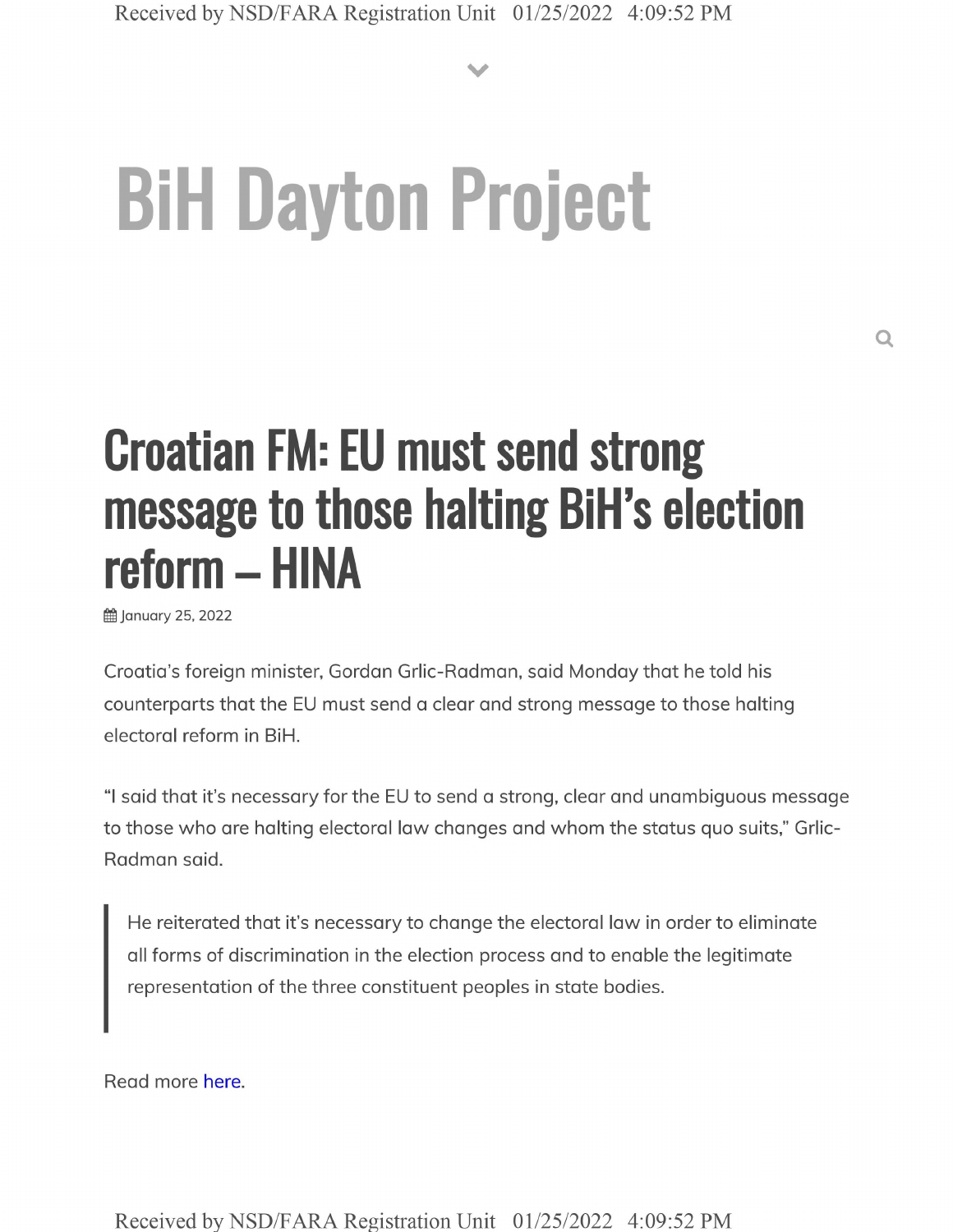« RS average net wage up 3.2% in <sup>2021</sup> - SeeNews

#### **RELATED POSTS**



#### **RS average net wage up 3.2% in <sup>2021</sup> - SeeNews**

**曲 January 25, 2022** 



### **Cvijanovic: Dialogue in BiH essential - SRNA**

**il** January 24, 2022